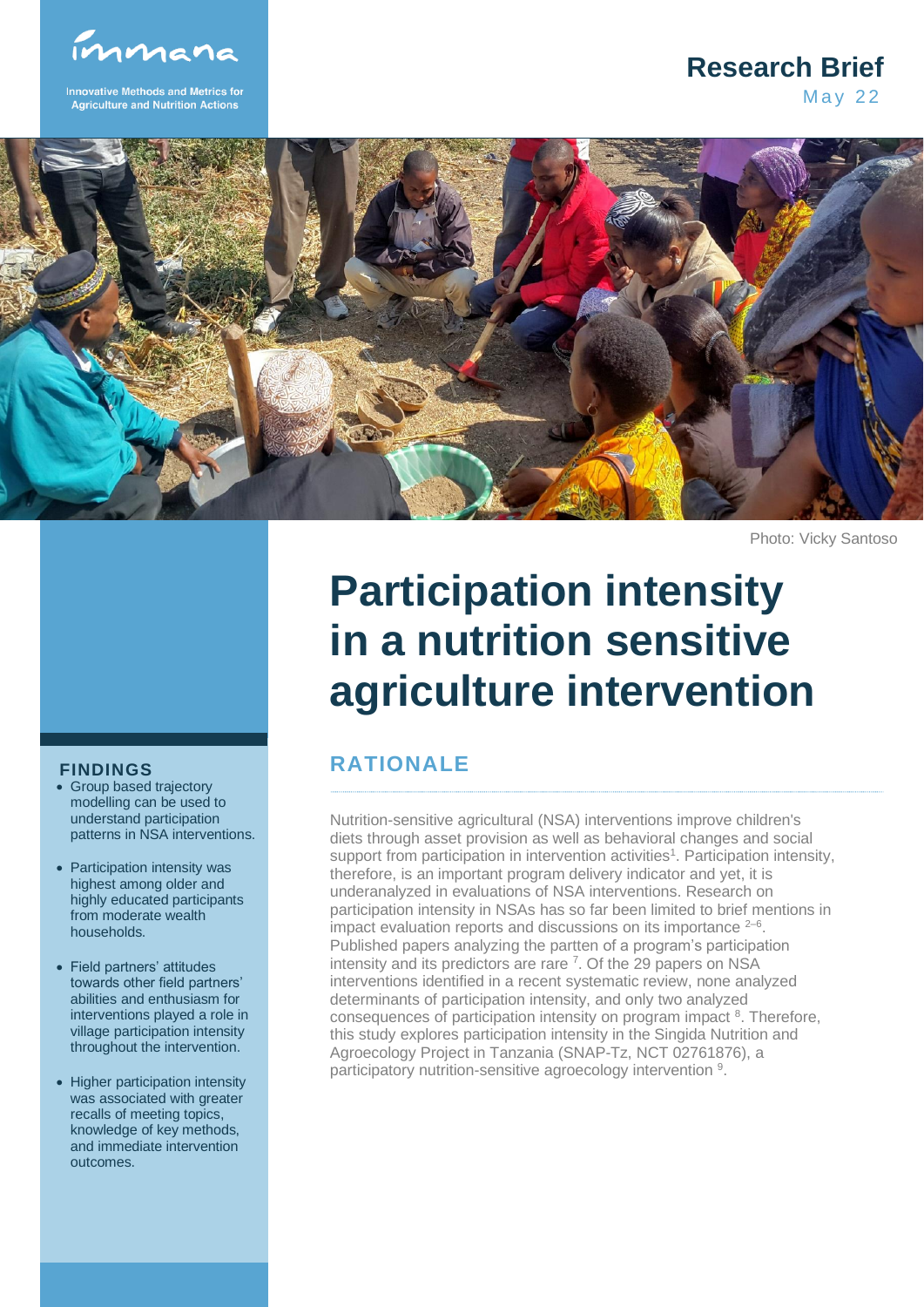

**Innovative Methods and Metrics for<br>Agriculture and Nutrition Actions** 

# **Research Brief**

**May 22** 



**Figure A** *shows the mean and 95% CI of the mean program participation intensity over the course of the Singida Nutrition and Agroecology Project, disaggregated by gender, as indicated by attendance at village-level project meetings and household visits by mentor farmers at each month. Figure B shows the number of times themes identified were mentioned in mentor farmer interviews that could explain higher or lower program participation intensity according to the attendance tier of participating villages.*

#### **RECOMMENDATIONS**

- While our sample's participation did not reveal distinct trajectory groups, we recommend other interventions try this method to understand patterns of participation within their sample.
- NSA interventions should identify participants that could face obstacles in attending group meetings within their program design and pre-emptively reach out to facilitate participation.
- NSA interventions should attempt to understand field partners' level of enthusiasm for, and understanding of, the overall intervention early in implementation and address any misconceptions as early as possible.
- Analyzing participation intensity should be standard practice in program evaluation to understand which outcomes are possible to achieve due to participation in NSA interventions.

# **METHODS AND FINDINGS**

#### **Quantifying participation intensity**

Participation intensity was measured as the number of months of reported attendance of village-level project meetings or engagement during household visits. We used group-based trajectory modeling<sup>10,11</sup> and found only one latent trajectory which was initially low, increased sharply at month 7 (Jul 2017), and plateaued between 55-60% after the first year (Figure A). The flat trajectory in program participation helps to explain why the overall impact of this intervention in month 30 of implementation seemed similar to impact in month 18<sup>9</sup>.

#### **Baseline predictors of participation intensity**

At baseline, higher participation intensity was associated with older age, higher education, being empowered, being in the middle quintile of wealth, and village residence. This finding highlighted one of the challenges of implementing NSA interventions: those who need the program the most participate less, likely due to time and resource constraints.

Qualitative analysis of interviews with mentor farmers at baseline revealed that mentor farmers' attitudes and experiences early in the intervention could be a good indicator for the rate of participation in that village throughout the intervention (Figure B).

#### **Association with intervention outcomes**

Higher participation intensity was associated with greater participant recalls of topics discussed during meetings and greater participant knowledge of key methods. While this is an expected result, there has been little empirical evidence to support it in nutrition-sensitive agriculture interventions 2,8,10 .

The association between high participation intensity and study outcomes were varied. The association was more pronounced in outcomes that are within farmers' decision-making purview e.g., sustainable agriculture outcomes and slightly less so for those that are of bigger societal impact e.g., gender equity outcomes or those limited by resource constraints such as nutrition outcomes.